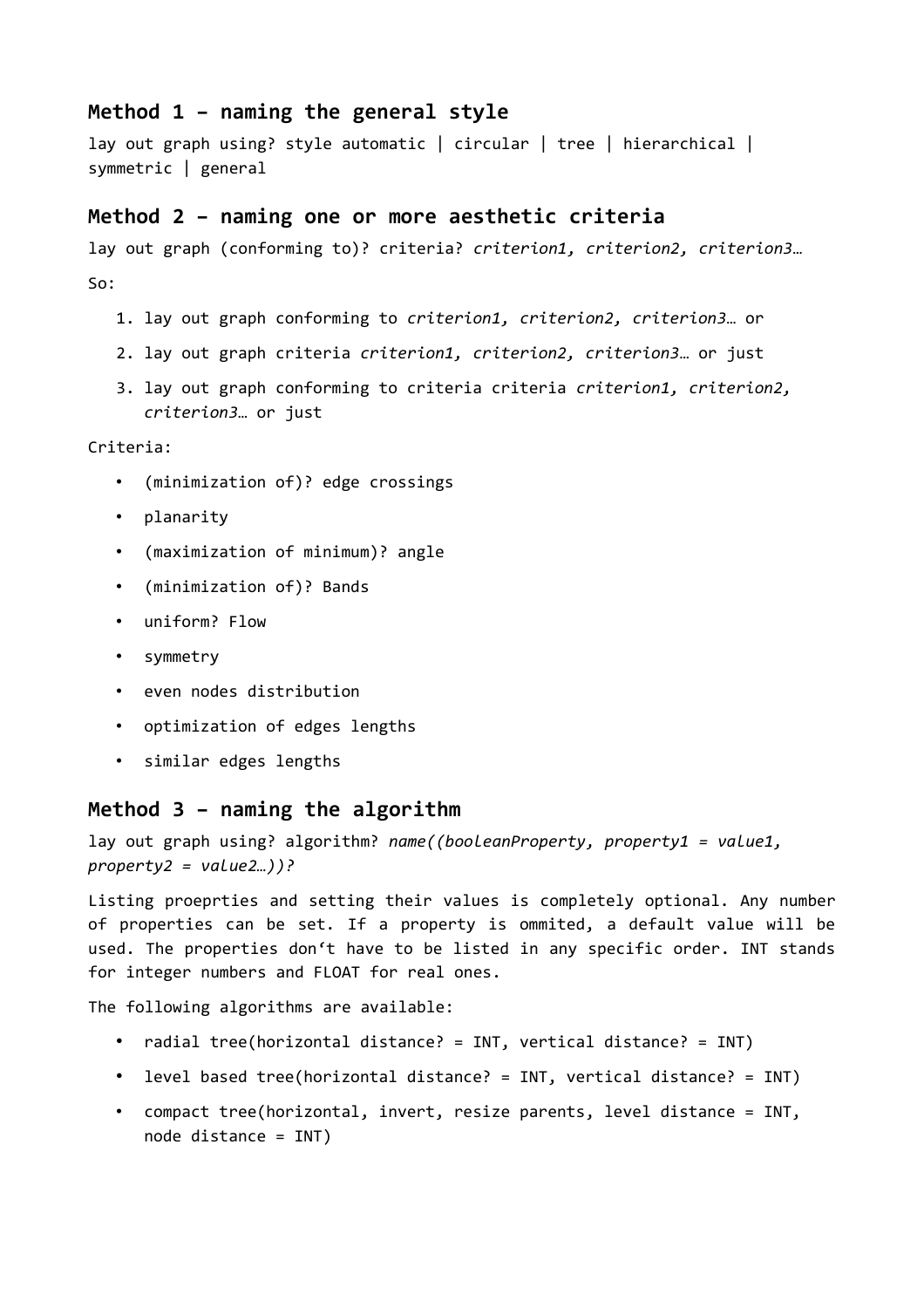- node link tree(oritentation=left|right|up|down, spacing between? siblings = FLOAT, spacing between? subtrees = FLOAT, spacing between? depth? Levels = FLOAT, offset for? root node? = FLOAT)
- balloon tree(minimum radius = INT)
- hierarchical(reize parents, move parent, parent border, same layer spacing, adjacent layers spacing )
- circular(optimize crossings, distance = INT)
- concentric symmetric(automorphism = (v1, v2, v3))
	- The parameter is an automorphism in cyclic notation. Vertices should identified by their content or its index written after the letter 'v'
- spring(stretch = FLOAT, repulsion range = INT, force multiplier = FLOAT)
- Kamada-Kawai(disconnected? Distance multiplier = FLOAT,length factor = FLOAT, maximum iterations = INT)
- Fruchterman-Reingold(attraction multiplier = FLOAT, resolution multiplier = FLOAT, maximum iterations = INT)
- fast organic(force constant = FLOAT, minimal distance limit = FLOAT, initial temperature = FLOAT, maximum iterations = INT)
- organic(optimize edge crossings, edge crossing factor = FLOAT, optimize edge distance, edge distance factor = FLOAT,optimize border line, border line factor = FLOAT, optimize node distribution, node distribbution factor = FLOAT, fine tune, fine tuning radius = FLOAT, average node area = FLOAT, average scale factor = FLOAT)
- box(columns = INT)
- Tutte embedding(distance = INT)
- convex
- orthogonal (algorithms still in development)

### **Laying out subgraphs**

It is also possible to specify how one or more subgraphs should be laid out, and not just compete graphs. Everything described for graphs can also be applied on subgraphs. Each subgraph can be laid out differently. A subgraph is defined by listing vertices that it contains, with the vertex being identified by its index preceded by the later 'v' or its content. If more subgraphs are listed, they are separated by a semicolon. Key word 'others'is used to specify how all vertices not previously listed belonging to the graph in question should be laid out. Character + specifies that something can be written 1 or more times.

lay out

(subgraph containing? vertices v1, v2, v3… method1|method2|method3)+